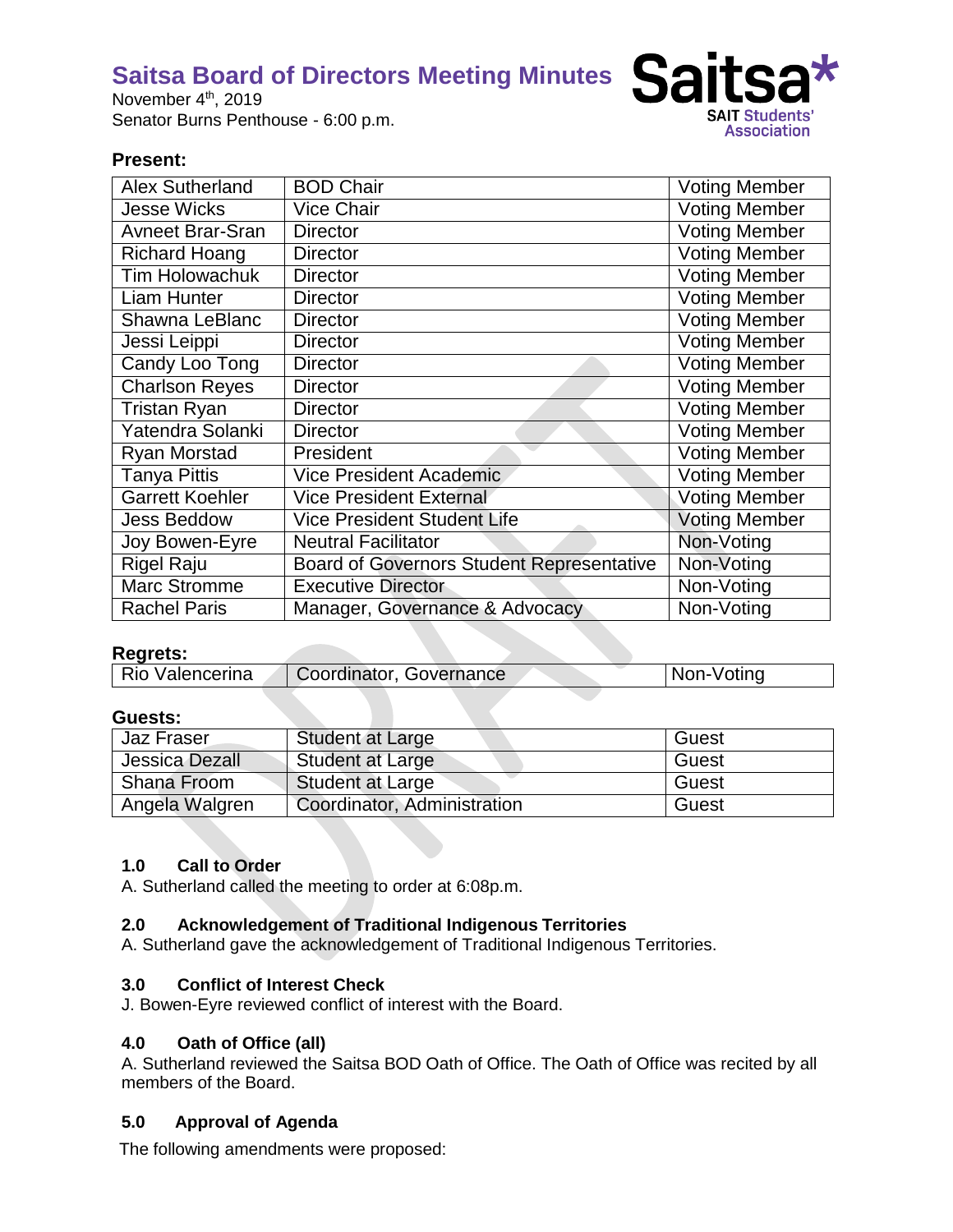November 4<sup>th</sup>, 2019 Senator Burns Penthouse - 6:00 p.m.



• Item 10.1 to read BOD Documents/Office 365 - 15 minutes, T. Holowachuk

#### **Motion**

Move to approve the amended agenda.

**T. Pittis/J. Wicks Motion carried 16-0-0**

#### **6.0 Adoption of Minutes**

#### **6.1 Regular Meeting of the Board of Directors from Oct. 7th, 2019**

The following amendment was proposed:

• To have 7.2 read as "Governance Committee has not met during the summer."

#### **Motion**

Move to adopt the amended minutes from October  $7<sup>th</sup>$ , 2019.

**A. Sutherland/T. Holowachuk Motion Carried 7-0-9**

## **6.2 Special Meeting of the Board of Directors from Oct. 16th, 2019**

The following amendment was proposed:

• To have the October 16<sup>th</sup>, 2019 BOD meeting minutes reflect that M. Stromme was called into the meeting at 4:45p.m., and that he was excused during the in-camera session and called back in twice.

#### **Motion**

Move to adopt the amended minutes from the Special Meeting of the Board of Directors from October 16<sup>th</sup>, 2019.

> **A. Sutherland/R. Morstad Motion Carried 11-0-1**

## **7.0 Individual Reports**

#### **7.1 President** – R. Morstad

Report as submitted. The Round Table meeting is scheduled for this week, R. Morstad is developing a list of items to discuss that could impact the school year. The Fall Reading Week Committee was struck at the Academic Council; the Dean of the School of Business and the President of SAFA sit on this committee. The *Happy or Not* terminal is currently gathering feedback on the cost of the student UPass; feedback from the terminal will help to gauge students' feelings about the cost associated with the pass. Since the UPass' introduction in 2001, the cost of the UPass has increased over 400%.

#### **7.2 VP Academic** – T. Pittis

Report as submitted. T. Pittis and R. Morstad are transcribing their conversations with other post-secondary ombudsmans and are using their research to draft an Ombudsman Proposal to present to SAIT. The *Textbook Graveyard* display at the SAIT Library took place the last week of October; this event aimed to promote Open Educational Resources. A Happy or Not terminal is being utilized to gather student feedback on their feelings about fairness at SAIT; the terminal feedback will be incorporated with feedback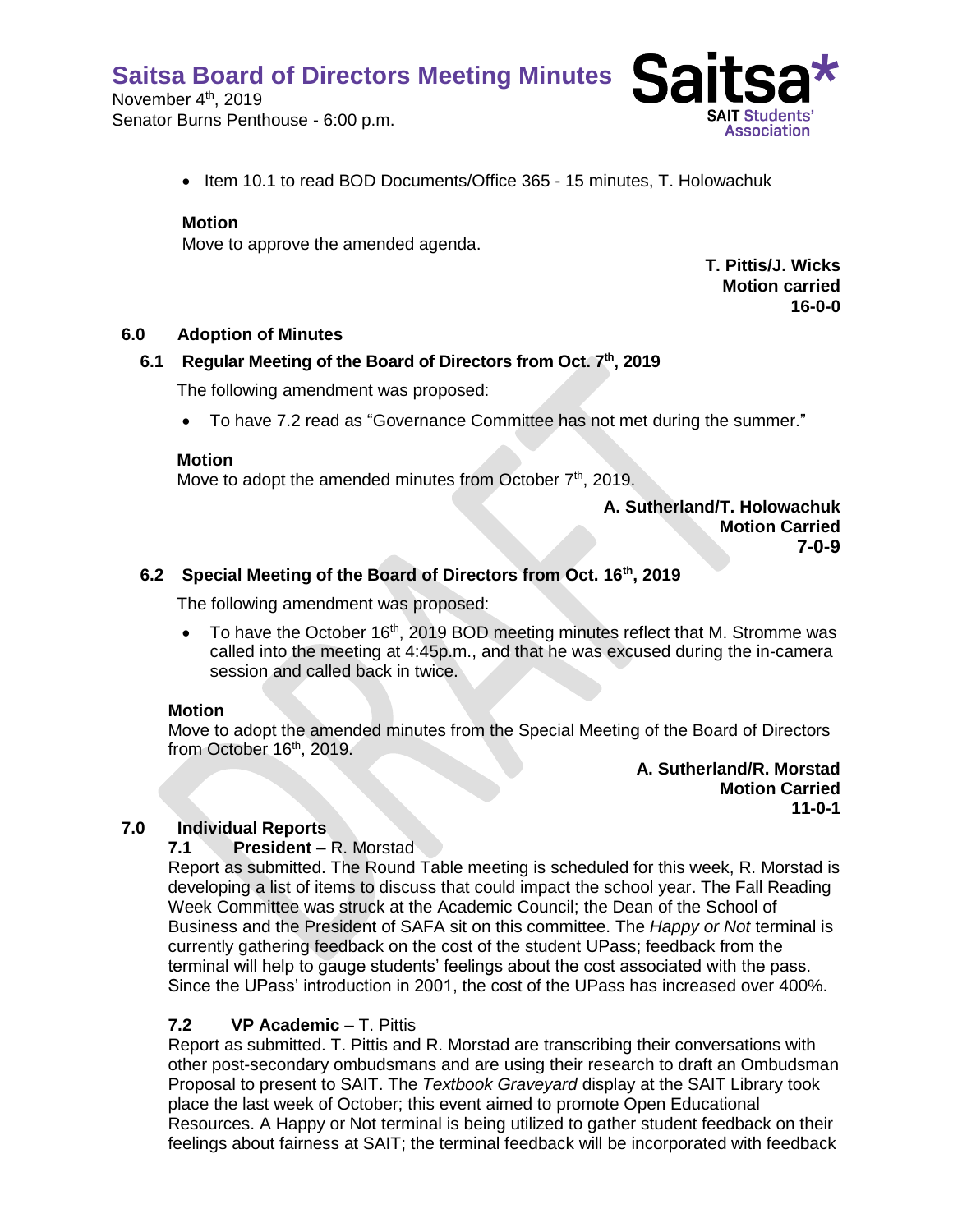November 4<sup>th</sup>, 2019 Senator Burns Penthouse - 6:00 p.m.



from a survey that was developed to gauge the need for an ombudsman at SAIT.

# **7.3 VP External** – G. Koehler

Report as submitted. G. Koehler expressed concerns regarding the need for additional staff-support for the offices of the VP Academic and VP External. G. Koehler requested a review of the budget by the Finance Committee to see if additional funds can be allocated to support advocacy initiatives as Saitsa. G. Koehler is collaborating with ASEC regarding the Alberta Government's recent budget announcements and changes to post-secondary education funding.

# **7.4 VP Student Life** – J. Beddow

Report as submitted. J. Beddow requested Board volunteers for the upcoming International Student Reception. J. Beddow reported that there is now a family room on SAIT campus. A new SAIT Sustainability Committee has been struck through LAS that includes J. Beddow as a member. J. Beddow would like to set up a meeting with Chartwells to discuss sustainability initiatives that can be implemented through their services. SAIT/Saitsa are collaborating to host a Leadership Conference; Saitsa's Senior Manager, Student Experience chaired the first Leadership Conference planning meeting, which consisted both of SAIT and Saitsa staff.

# **7.5 BOG Student Representative** – **R. Raju**

Report as submitted. Recently there was an incoming of several new board members at the Board of Governors. R. Raju has been appointed to the SAIT Investment Committee. The Free Speech Policy will be discussed at the Academic Council subcommittee of the Board of Governors on November 21<sup>st</sup>.

*R. Raju excused himself from the meeting at 6:53pm*

# **8.0 Committee Reports**

*A. Sutherland explained that the committees have not yet been struck, hosting this session was for educational purposes to explain how reporting will work moving forward.*

- **8.1 Finance Committee – A. Sutherland** *Not yet struck.*
- **8.2 Governance Committee – A. Sutherland** *Not yet struck.*
- **8.3 Nominations Committee – A. Sutherland** *Not yet struck.*

## **9.0 Business Items**

# **9.1 Ratification of Chair & Vice Chair – J. Bowen-Eyre**

At the BOD Orientation, the Board elected their Chair and Vice Chair. The Board needs to ratify the elections.

**Motion**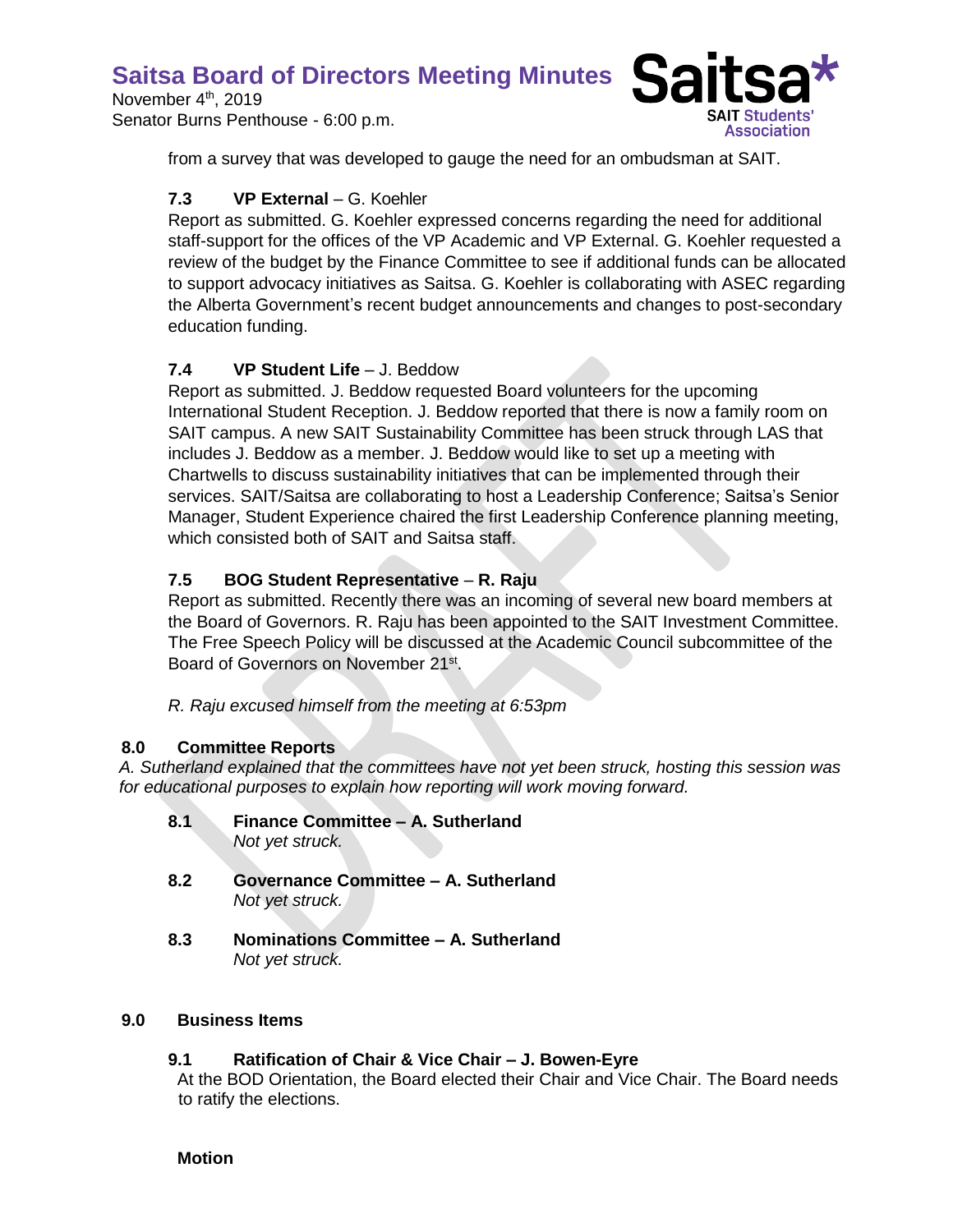November 4<sup>th</sup>, 2019 Senator Burns Penthouse - 6:00 p.m.



Be it resolved that Alex Sutherland be elected as the Chair of the Saitsa Board of Directors, for a term ending upon the election of their successor.

> **G. Koehler/C. Reyes Motion carried 13-0-3**

#### **Motion**

Be it resolved that Jesse Wicks be elected as the Vice Chair of the Saitsa Board of Directors, for a term ending upon the election of their successor.

**J. Beddow/L. Hunter Motion carried 13-0-3**

## **9.2 Ratification of CRO Report – R. Paris**

R. Paris reported that CRO Election Report summarizes everything that the Political Committee experience during elections. The voter turnout for the 2019 BOD Election was 18.7%, Saitsa's highest voter turnout in recent records. The Board was asked to consider all recommendations in the report.

## **Motion**

Move to thank the outgoing Student-at-Large Kelsey Tovell for her service to the Political Committee.

> **T. Holowachuk/L. Hunter Motion carried 16-0-0**

# **Motion**

Move to approve the 2019 Board of Directors Elections report.

**G. Koehler/A. Brar-Sran Motion Carried 16-0-0**

# **10.0 Discussion and Information Items**

# **10.1 BOD Documents – Microsoft Teams – T. Holowachuk**

T. Holowachuk presented to the BOD the different platforms within Office 365. T. Holowachuk demonstrated how Microsoft Teams could be a great communication tool for the BOD to upload files, communicate with one another, and to keep their documents/data in one place.

# **10.2 Board Outreach/Engagement – R. Paris**

The BOD Hotdog Drop engagement initiative went live on November 1<sup>st</sup>; 10 students have already submitted hotdog drop forms; students can apply at saitsa.com/hotdogdrop. This initiative is meant to be an opportunity for the Board to engage with students and to collect feedback on issues that matter to students.

## **10.3 Upcoming Saitsa Events – R. Paris**

R. Paris updated the BOD on upcoming Saitsa events.

# **10.4 Committee Selection Appointment Process – A. Sutherland**

A.Sutherland explained that each BOD member need to submit their first and second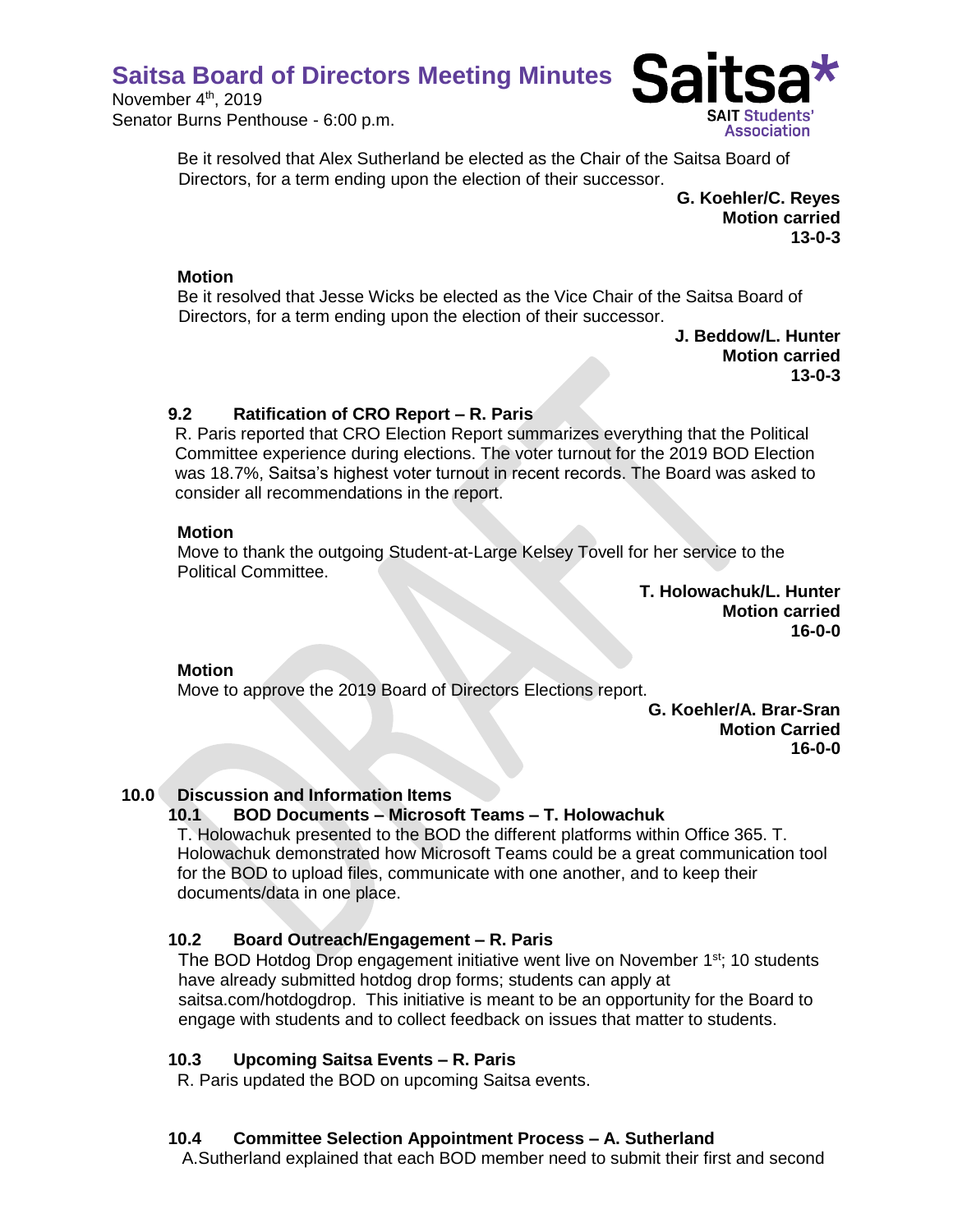November 4<sup>th</sup>, 2019 Senator Burns Penthouse - 6:00 p.m.



choice for committees. The appointment process will involve the Chair, Vice Chair and President; Board members will be informed which committee they have been appointed to.

## **10.5 Government of Alberta 2019 Budget – G. Koehler**

G. Koehler provided an update to the Board on the recent announcements on the provincial budget and its effects on post-secondary education and affordability.

## **Motion**

Move in camera without guests, and with Saitsa staff.

**G. Koehler/T. Holowachuk Motion carried 16-0-0**

*Meeting moved in-camera at 7:50 p.m.* 

## **10.6 2018-2019 Financial Review**

M. Stromme provided an update to the new Board on the finances of the Association.

# **10.7 Executive Director Report – M. Stromme**

Report as submitted.

## **10.8 In-Camera**

*R. Paris and A. Walgren were excused from the meeting at 9:06p.m.*

# **11.0 Adjournment Motion**

## **Motion**

Move to move out-of-camera.

**L. Hunter/R. Hoang Motion Carried 16-0-0**

## **Motion**

Move to adjourn the meeting at 9:37 p.m.

**L. Hunter/R. Hoang Motion Carried 16-0-0**

*Meeting adjourned at 9:37 p.m.*